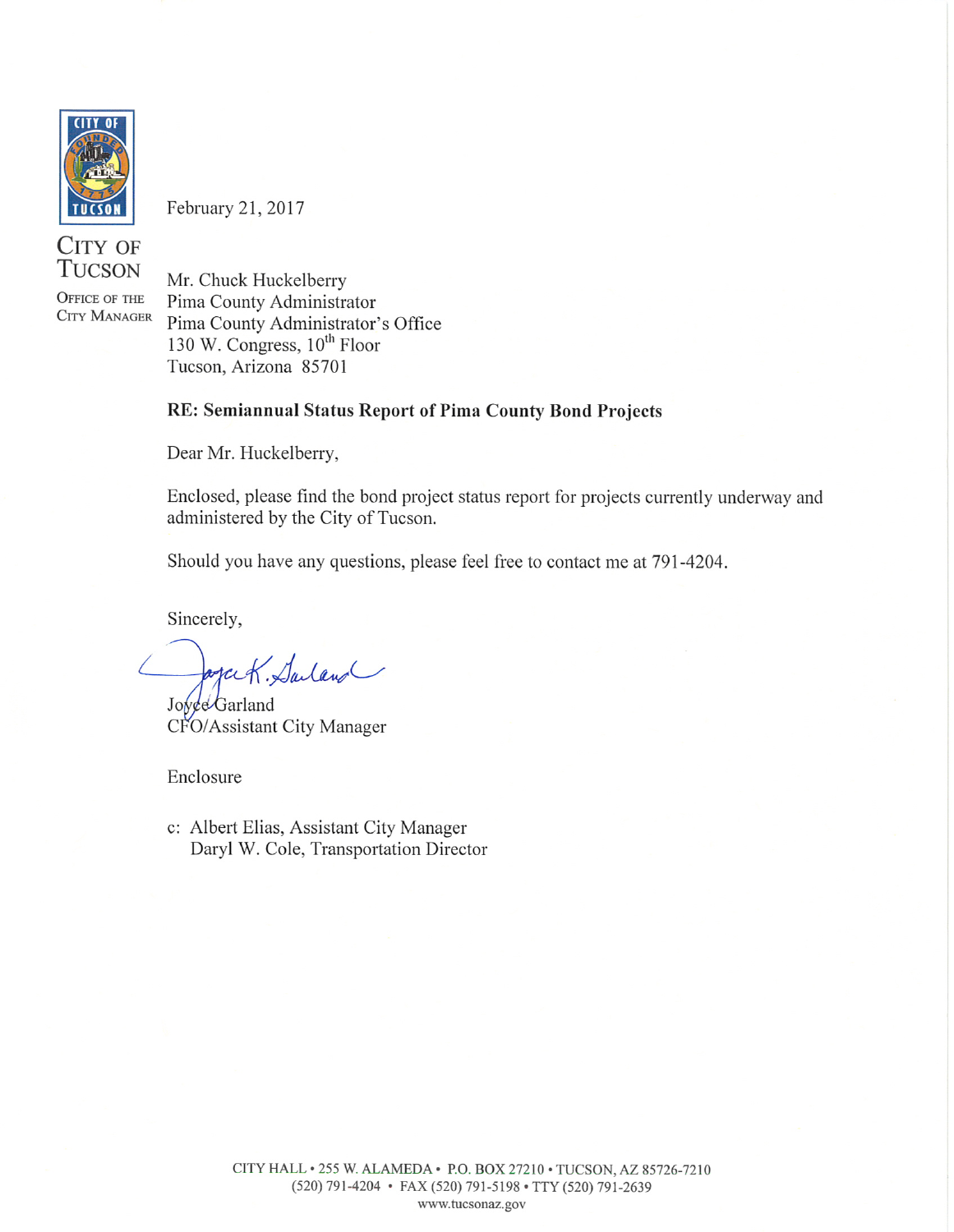## **DOT-56 Broadway: Euclid to Country Club**

**CIP Status:** This project is included in the City of Tucson's Five-Year Capital Improvement Program. The table below summarizes the County's funding, expenditures and the project schedule.

Dollars in thousands

|                         |              | Projected |          |          |         |        |          |
|-------------------------|--------------|-----------|----------|----------|---------|--------|----------|
|                         | Prior        | FY        | FY       | FY       | FY      |        |          |
| Fund                    | <b>Years</b> | 2017      | 2018     | 2019     | 2020    | Future | TOTAL    |
| Pima Co. '97 HURF Bonds | 1.347.2      | $-()$     | 10.000.0 | 10.000.0 | 3.652.8 | $-0-$  | 25,000.0 |

**City of Tucson Project #:** SR3A – Broadway: Euclid to Country Club

**Scope and Benefits:** Pima County Ordinance #1997-80, Bond Implementation Plan, was amended by Ordinance #2004-118 on December 14, 2004 to update the scope and benefits of the project. This project will widen Broadway Boulevard for approximately one mile to a six-lane, divided cross-section roadway with a transit lane. Proposed improvements are consistent with earlier Broadway corridor studies and recently completed segments of Broadway. The project will reduce congestion and enhance safety along Broadway Boulevard. An amendment to the ordinance is being requested to reflect the boundaries of the RTA project in this area.

**Status of Intergovernmental Agreement:** An IGA was adopted by the City's Mayor and Council and the County's Board of Supervisors in December 2004. An amendment is being proposed at the March 2017 meeting to modify the scope to extend the project to Country Club.

#### **Jurisdiction Actions to Implement the Project:**

- The Regional Transportation Authority approved a six-lane cross-section in late 2014, concluding that this will not pose a reduction in the functionality of the originally proposed eight-lane cross-section.
- Mayor and Council approved a preliminary roadway alignment in May 2015.
- The City of Tucson has budgeted \$1.5 million in development impact fees for this project in Fiscal Year 2018.
- The RTA Board was asked to allocate RTA funds to continue right-of-way acquisition, relocation and demolition in April 2016.
- The final design phase is underway.
- Bond funds will be used for right-of-way/property acquisitions.

**Unresolved Issues:** Continued progress on the detailed roadway alignment is necessary to ensure the project can begin to construction activities by 2018.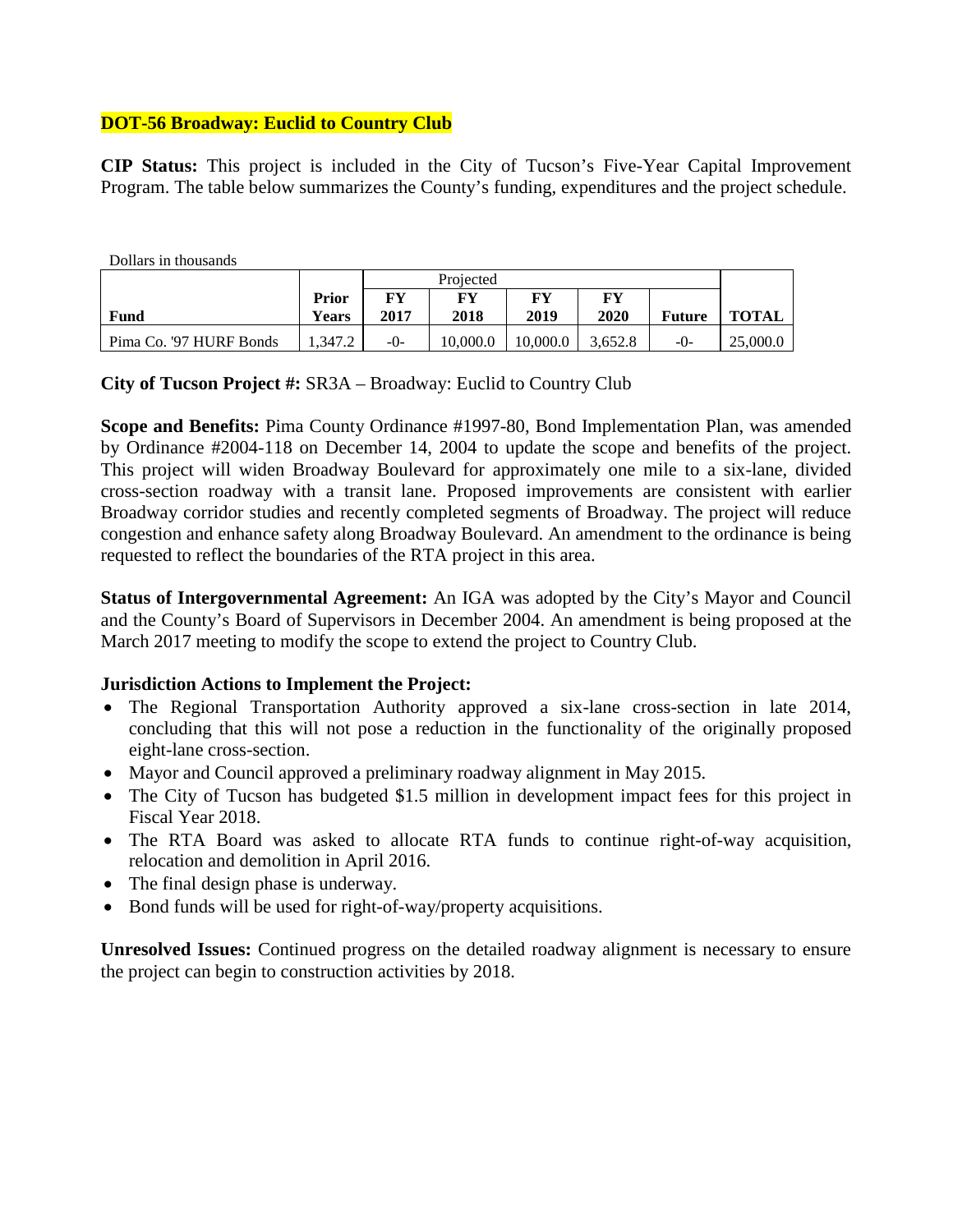

# **DOT- 29 Houghton Road: Golf Links to I-10**

**CIP Status:** This project is included in the City of Tucson's Five-Year Capital Improvement Program. The table below summarizes the County's funding, expenditures and the project schedule for the current phases listed.

Dollars in thousands

|                         |         | Projected |        |       |      |               |              |
|-------------------------|---------|-----------|--------|-------|------|---------------|--------------|
|                         | Prior   | FY        | FY     | FV    | FY   |               |              |
| Fund                    | Years   | 2017      | 2018   | 2019  | 2020 | <b>Future</b> | <b>TOTAL</b> |
| Pima Co. '97 HURF Bonds | 7.731.2 | 262.6     | .050.0 | 787.5 | -0-  | 10.168.7      | 20,000.0     |

#### **Phase 1**

**City of Tucson Project: #**SR1A – Houghton and Old Vail Intersection Improvements

**Scope and Benefits of the Project:** This project is the widening of the intersection to accommodate the corridor's six-lane cross section and development in the area. This project will reduce traffic congestion along the corridor and enhance safety along both roadways by providing improved access control and reducing the opportunities for conflicting traffic movements.

#### **Status of Intergovernmental Agreement:** N/A

**Jurisdiction Actions to Implement the Project:** None; project is complete.

**Unresolved Issues:** None.

#### **Phase 2**

**City of Tucson Project: #**SR1E – Houghton Road: Irvington to Valencia

**Scope and Benefits of the Project:** This project is the widening of Houghton Road to a six-lane cross section with multi-use lanes, curbs, storm drains and outside landscaping. This project will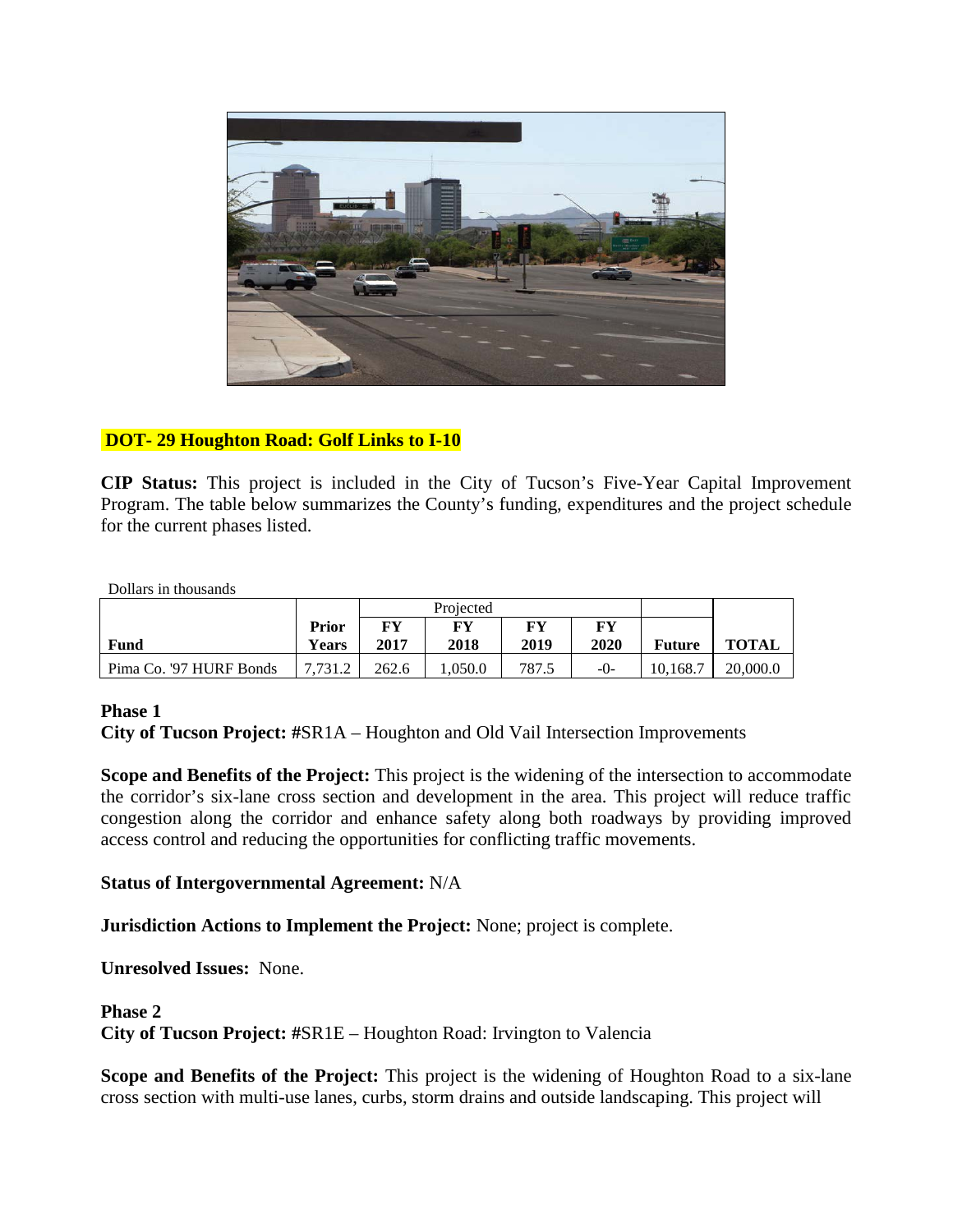## **Phase 2 (cont.)**

reduce traffic congestion along the corridor and enhance safety along both roadways by providing improved access control and reducing the opportunities for conflicting traffic movements.

**Status of Intergovernmental Agreement:** An IGA between Pima County and the RTA was adopted for \$7.5 million. These monies were paid in full to the RTA for distribution to the City.

**Jurisdiction Actions to Implement the Project:** None; project is complete.

**Unresolved Issues:** None.

#### **Phase 3**

**City of Tucson Project #:** SR1H – Houghton Road: Valencia to Mary Ann Cleveland Way

**Scope and Benefits of the Project:** This project is the widening of Houghton Road to a six-lane cross section with multi-use lanes, curbs, storm drains and outside landscaping. This project will reduce traffic congestion along the corridor and will enhance safety along both roadways by providing improved access control and reducing the opportunities for conflicting traffic movements.

#### **Status of Intergovernmental Agreement:** Pending.

**Jurisdiction Actions to Implement the Project:** The City of Tucson commenced pre-design of this roadway segment in Fiscal Year 2016.

**Unresolved Issues:** There are no unresolved issues at this time.

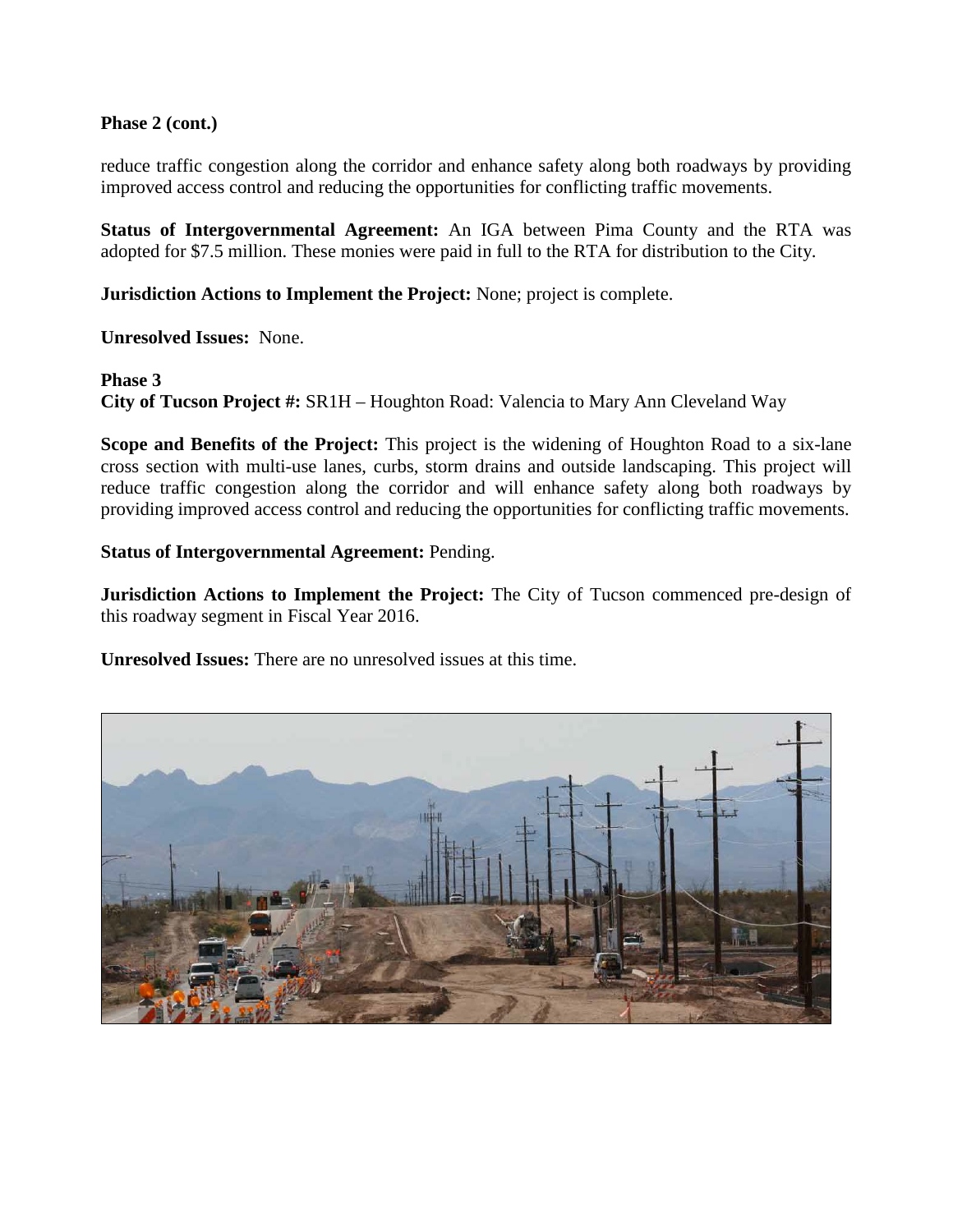#### **Phase 4 City of Tucson Project: #**SR1D – Houghton Road/Union Pacific Railroad Bridge Replacement

**Scope and Benefits of the Project:** This project falls within the overall Houghton Road Corridor, and consists of replacing the structurally deficient bridge over the Union Pacific Railroad tracks with a new, six-lane bridge. The bridge will also accommodate pedestrians and bicycles. Pima County staff managed the design portion of this project for the City of Tucson.

**Status of Intergovernmental Agreement:** An IGA between Pima County and the City was adopted in November 2015 for \$2.1M in 1997 HURF bonds plus \$3.4 M in development impact fees.

**Jurisdiction Actions to Implement the Project:** The project's two-year construction contract was awarded in January 2017.

## **Unresolved Issues:** None.



#### **Phase 5**

**City of Tucson Project #:** SR1G – Houghton Road: Union Pacific Railroad to I-10

**Scope and Benefits of the Project:** This project is the widening of Houghton Road to a six-lane cross section with multi-use lanes, curbs, storm drains and outside landscaping. This project will reduce traffic congestion along the corridor and will enhance safety along both roadways by providing improved access control and reducing the opportunities for conflicting traffic movements.

**Status of Intergovernmental Agreement:** The design phase is funded with federal funds allocated to the City of Tucson. Pima County funds will not be needed until construction phase which is currently expected to begin June 2018.

**Jurisdiction Actions to Implement the Project:** Design is complete; waiting until Fiscal Year 2019 to begin construction.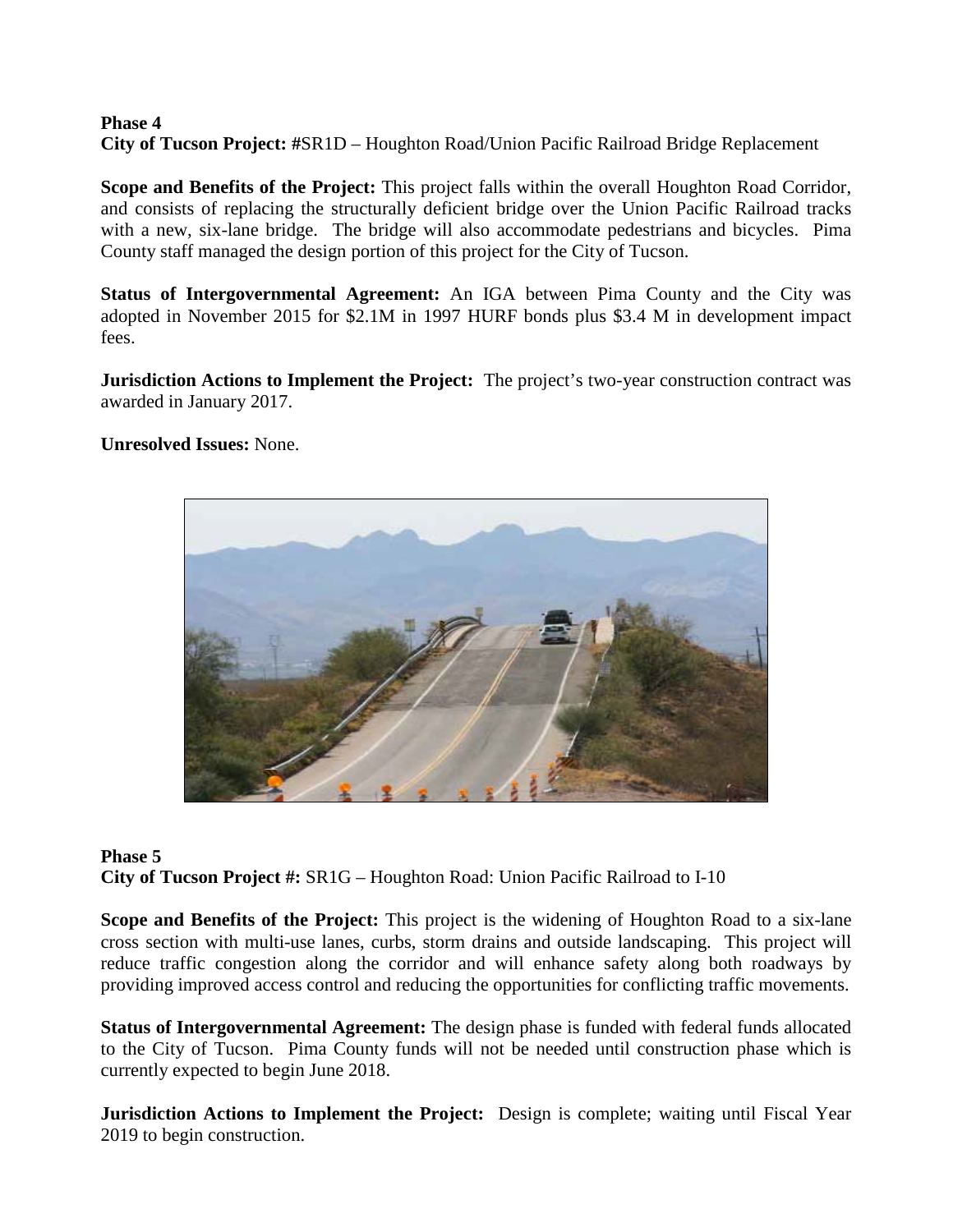## **Phase 5 (cont.)**

**Unresolved Issues:** There are no unresolved issues at this time. Construction of this project will be delayed until completion of the Houghton Road/Union Pacific Railroad Bridge Replacement project.

#### **Phase 6**

**City of Tucson Project #:** SR1J – 22nd Street to Irvington Road

**Scope and Benefits of the Project:** This project is the widening of Houghton Road to a six-lane cross section with multi-use lanes, curbs, storm drains and outside landscaping. This project will reduce traffic congestion along the corridor and will enhance safety along both roadways by providing improved access control and reducing the opportunities for conflicting traffic movements. Only the Golf Links to Irvington Road segment will receive bond funds.

## **Status of Intergovernmental Agreement:** Pending.

**Jurisdiction Actions to Implement the Project:** Using development impact fees and RTA funds, the City of Tucson commenced the design phase of this segment in Fiscal Year 2016.

**Unresolved Issues:** There are no unresolved issues at this time.

## **DOT- 58 22nd Street: I-10 to Tucson Boulevard Improvements**

**CIP Status:** This project is included in the City of Tucson's Five-Year Capital Improvement Program. The table below summarizes the funding and expenditure plans and the project schedule.

Dollars in thousands

|                         |                       | Projected  |            |            |            |               |              |
|-------------------------|-----------------------|------------|------------|------------|------------|---------------|--------------|
| Fund                    | Prior<br><b>Years</b> | FY<br>2017 | FY<br>2018 | FY<br>2019 | FY<br>2020 | <b>Future</b> | <b>TOTAL</b> |
|                         |                       |            |            |            |            |               |              |
| Pima Co. '97 HURF Bonds | 788.3                 | $-()$      | $-()$      | $-()$      | 4.605.9    | 4.605.8       | 10,000       |

**City of Tucson Project #:**  $SRSA - 22<sup>nd</sup>$  Street: I-10 to Tucson Boulevard

**Scope and Benefits of the Project:** Pima County Ordinance #1997-80, Bond Implementation Plan, was amended by Ordinance #2012-19 on April 17, 2012 to update the scope. The project constructed an overpass for Kino Boulevard over  $22<sup>nd</sup>$  Street and associated access ramps from Kino to at-grade signalized connections to  $22<sup>nd</sup>$  Street.

The improvements will include the 22<sup>nd</sup> Street corridor improvements from Interstate 10 to Tucson Boulevard, adding one new travel lane in each direction, bridges over the railroad tracks, and intersection improvements along 22<sup>nd</sup> Street thus promoting mobility, capacity, and safety. This project will create new roadway and streetscape designs, enhance environmental and economic sustainability, and improve mobility for vehicles, transit, bicycles, and pedestrians and will guide future land use decisions. Special consideration will be given to ADA accessibility. The